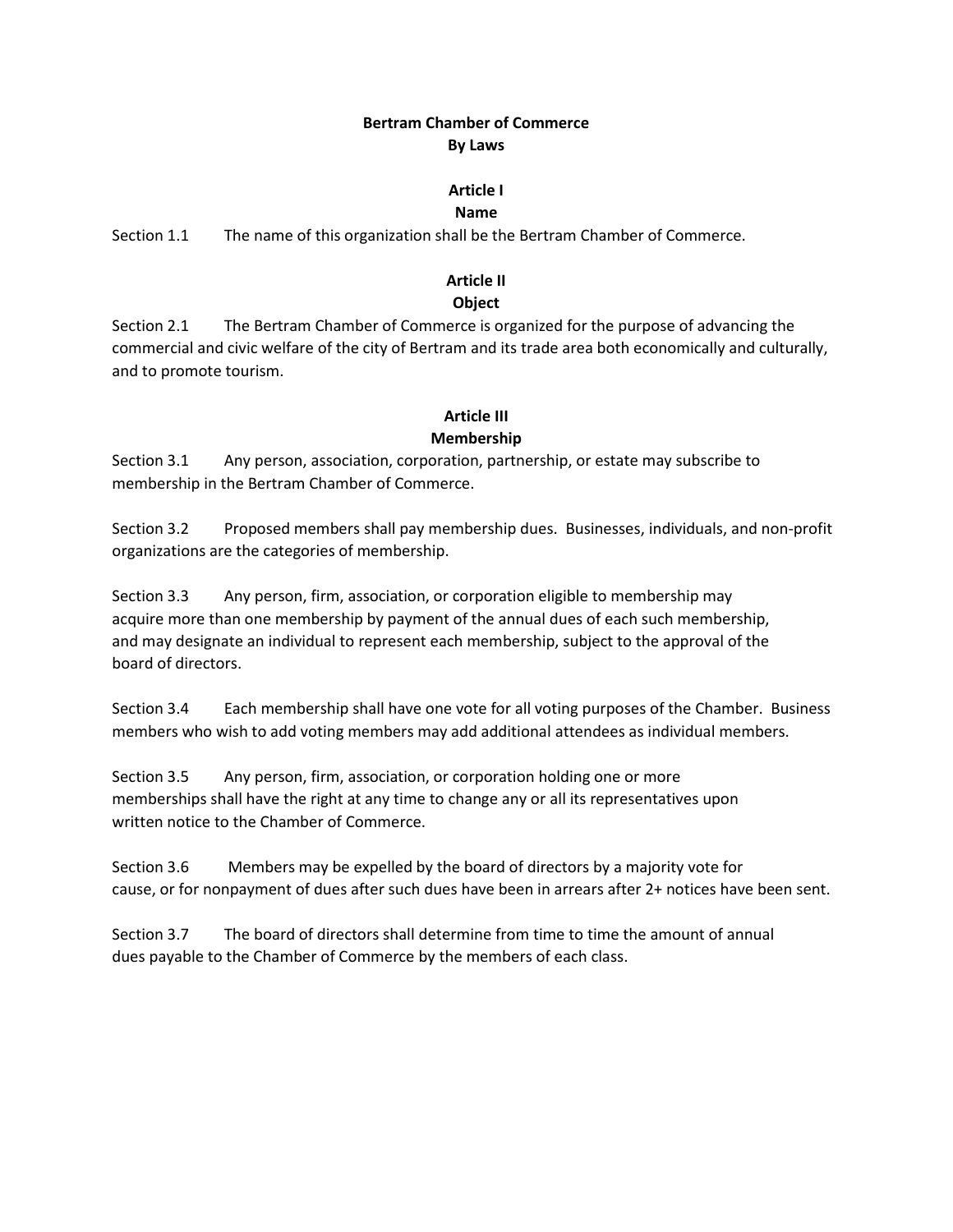# **Article IV Meetings**

Section 4.1 The annual business meeting of the membership shall be held within sixty days after the end of each fiscal year, at such time as may be determined by the Board of Directors, for the purpose of electing officers and directors and for the transaction of any and all such other business as may properly be brought before or submitted to this meeting. Any and all business of any nature of character whatsoever may be transacted, and action may be taken thereof, at any annual meeting, except as otherwise provided by law or by these Bylaws.

Section 4.2 Bertram Chamber of Commerce will meet monthly (as practical) for networking, education/information, and projects.

Section 4.3 The Board of Directors shall meet quarterly or as determined by the President. Directors shall be notified of the time and place of the meeting at least five days (5 days) prior to the meeting.

Section 4.4 Twenty percent (20%) of the membership of the Chamber shall constitute a quorum at any membership meeting. Fifty percent (50%) of the total number of directors with voting rights shall constitute a quorum at any Board of Directors meeting. If a quorum is not present at any meeting of the Board of Directors, the meeting may proceed with discussion only.

# **Article V Board of Directors**

Section 5.1 The affairs, activities, and business of the corporation shall be managed by the board of directors. Only elected officers shall be voting members of the Chamber of Commerce. Officer terms are three years with a term limit of six years. Once an officer completes two successive terms, he or she will be ineligible to serve again for a period of three years. The elected officers shall select a board member from the City of Bertram, Burnet Consolidated Independent School District, Burnet County, and PEC. The makeup of appointed directors may be changed by elected officers as appropriate, and appointed directors shall be non-voting members. The past president shall be an honorary, non-voting member of the board of directors. At the annual meeting, the nominating committee shall qualify and elect a president, vice-president, a treasurer, a secretary, and a social media director to serve during the ensuing term. The directors shall have the power to fill all interim vacancies on the board.

Section 5.2 Members of the board of directors of the Bertram Chamber of Commerce shall be nominated and elected in the following manner:

For years where any officer position is up for election, a nominating committee of not less than three (3) members of the Chamber of Commerce shall be appointed by the president during the last board meeting of the year. A request to submit nominees will be sent to all members by the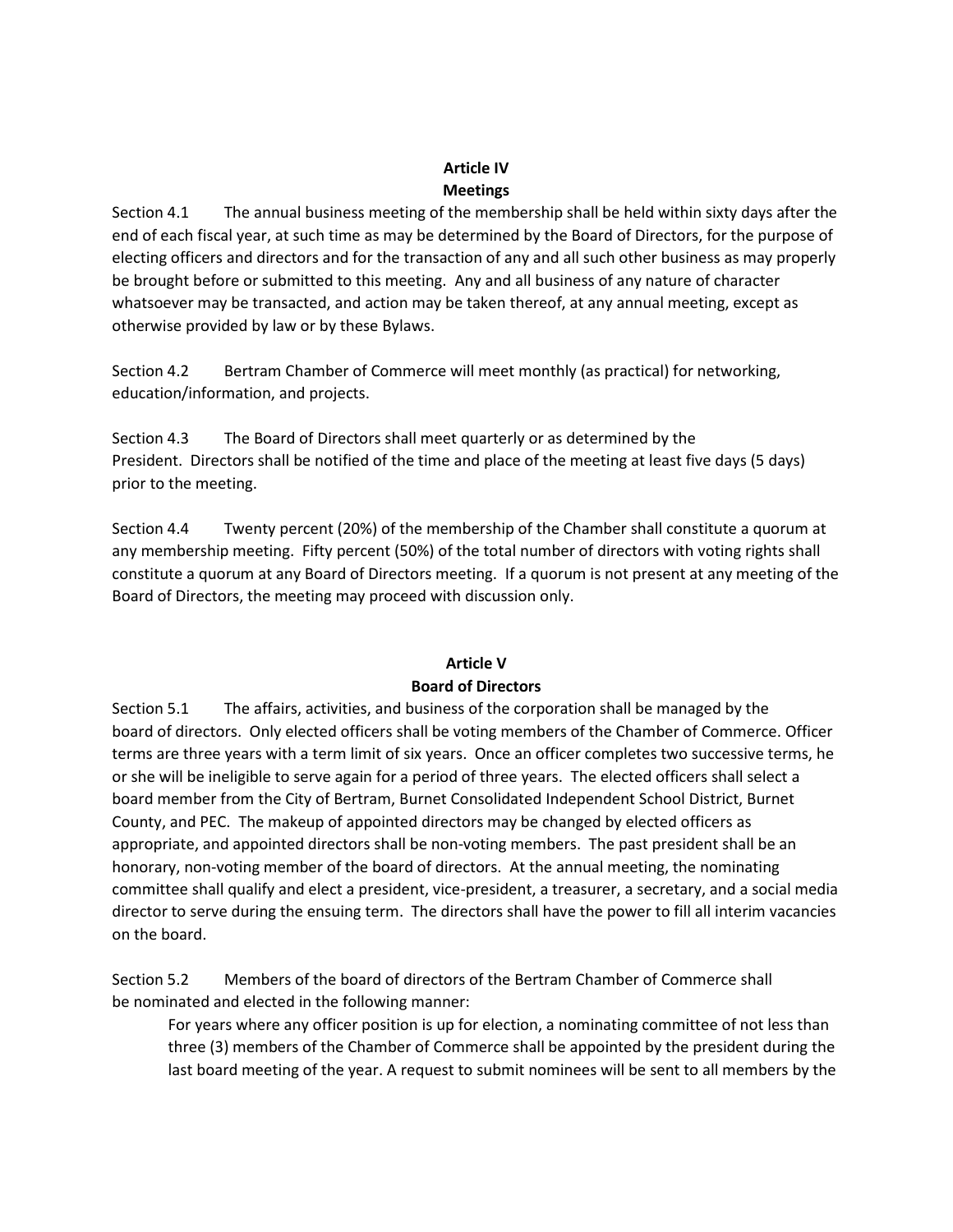end of December. It shall be the duty of the nominating committee to nominate candidates from the members of the Chamber of Commerce.

Section 5.3 All voting shall be by ballot – by mail, email, or in person. The nominees with the majority votes shall be elected.

Section 5.4 The chairman of the nominating committee will notify the nominees and outgoing officers of the election results.

Section 5. 5 The board of directors shall meet at least quarterly, the time to be determined by the board. Absence by a board member from three consecutive board meetings, without an excuse deemed valid by the board of directors, shall be construed as a resignation and the position will be deemed vacant. Appointment to fill the vacancy will be made by the board of directors.

# **Article VI Officers**

Section 6. 1 The President shall preside at all meetings of the Chamber and of its Board of Directors. He/she shall perform such duties incident to his/her office and recommend such action as he/she believes will increase the effectiveness of the organization. The outgoing president, if no longer an officer, may serve as "Immediate Past President" and is a non-voting member of the Board of Directors for the following year. This is an exception to the ineligibility period described herein

Section 6.2 The Vice President shall assume such responsibilities as may be assigned by the President, and, in the absence of the President, shall serve in his/her stead.

Section 6.3 The Treasurer shall receive and disburse the funds of the Chamber and shall keep all moneys of the Chamber deposited in its name. Monthly, the Treasurer shall make reports to the Board of Directors.

Section 6.4 The Secretary shall cause to be kept the minutes of each meeting of the Board of Directors in proper form and shall attest official papers. The Secretary shall perform other duties as may be assigned by the Board of Directors.

Section 6. 5 Director of Social Media – the Director of Social Media shall promote the Chamber and its events and member businesses on Social Media as directed by the Board of Directors.

Section 6.6 No person may hold more than one office concurrently. The officer duties outlined above are minimum requirements and additional duties shall be assigned as appropriate.